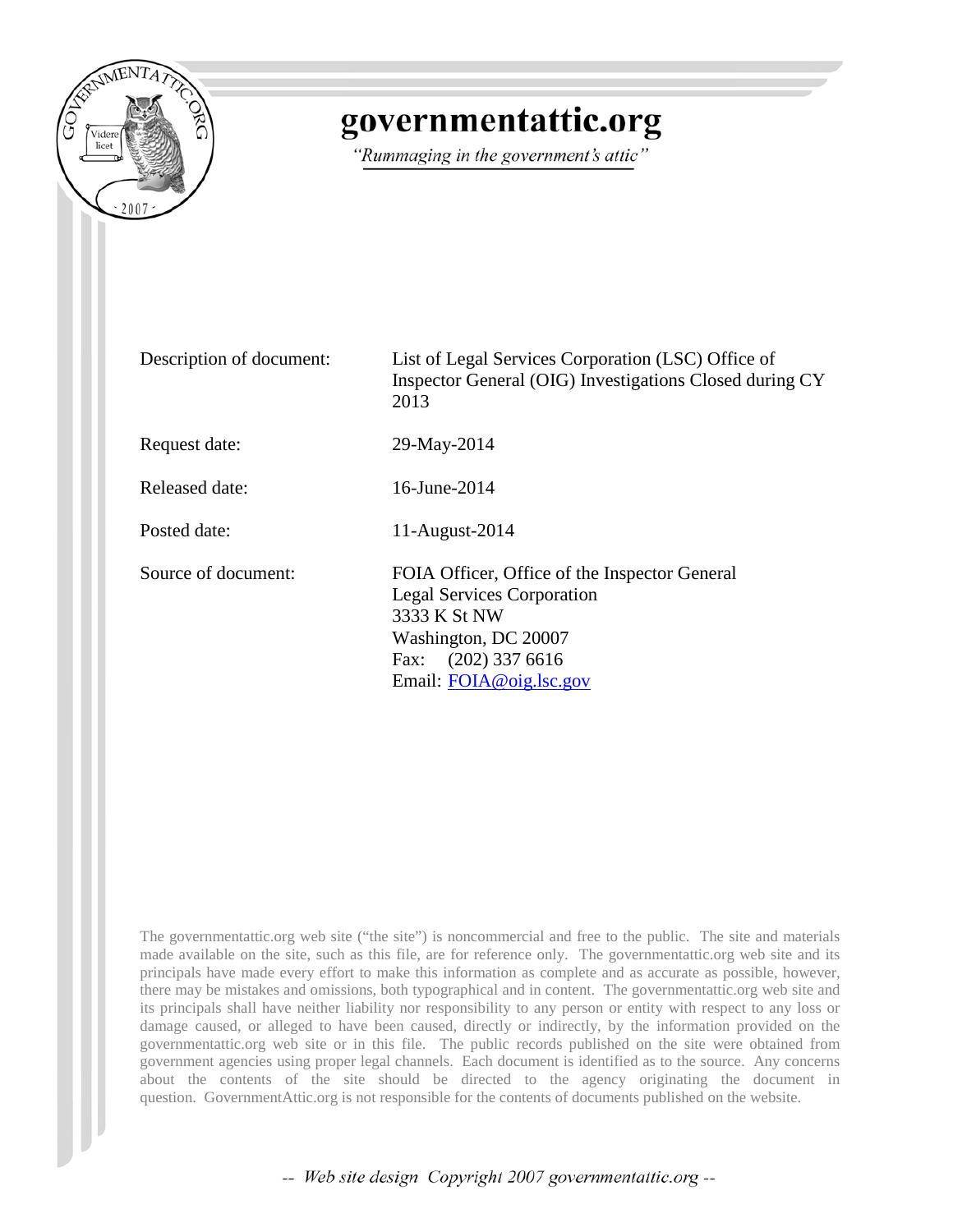

Office of Inspector General Legal Services Corporation

Inspector General Jeffrey E. Schanz

3333 K Street, NW, 3rd Floor Washingcon, DC 20007-3558 202.295.1 660 (p) 202.337.6616 (f) www.oig.lsc.gov

June 16, 2014

Re: FOIA Request 14-11

This is in response to your Freedom of Information Act (FOIA) request, received in this office on May 29, 2014, seeking "the list of investigations closed during calendar year 2013." You request that the responsive records include, for each investigation, case numbers, case titles or subject, opening and closing dates, and "any other releasable fields."

Enclosed please find two pages of information responsive to your request, both of which are being released in part.

Information has been withheld from the enclosed document pursuant to Exemption 7(C) of the FOIA, 5 U.S.C. § 552(b)(7)(C), which protects information compiled for law enforcement purposes, the release of which "could reasonably be expected to constitute an unwarranted invasion of personal privacy." The withheld material consists of names and identifying information concerning persons who were the subjects of OIG investigations.

Moreover, please be advised that Congress excluded three discrete categories of law enforcement and national security records from the requirements of the FOIA. See 5 U.S.C. § 552(c) (2006 & Supp. IV (2010)). This response is limited to those records that are subject to the requirements of the FOIA. This is a standard notification that is given to all our requesters and should not be taken as an indication that excluded records do, or do not, exist.

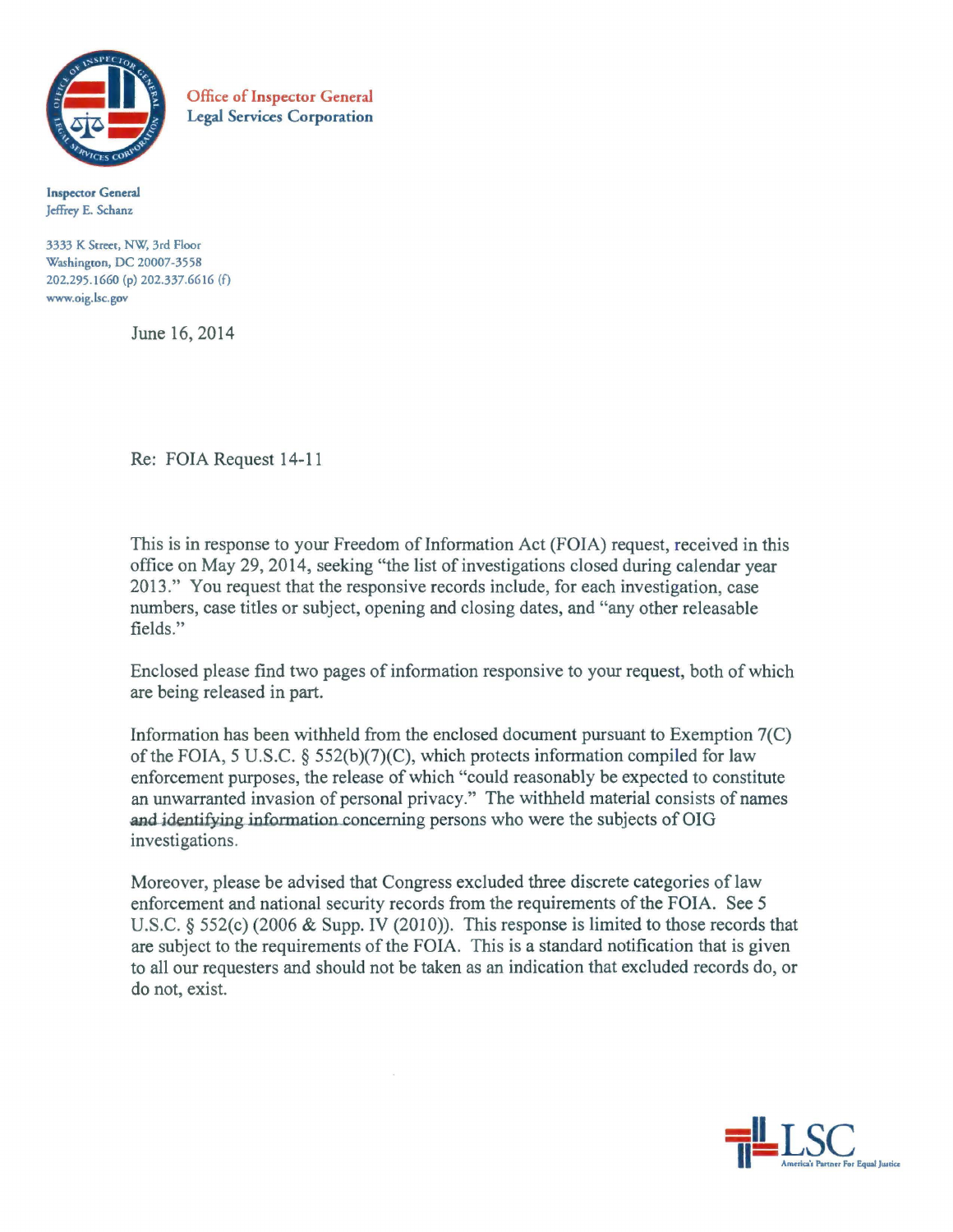If you are dissatisfied with this response you may appeal, within 90 days of your receipt of this letter, to:

> Jeffrey E. Schanz, Inspector General Legal Services Corporation 3333 K St., N.W., 3<sup>rd</sup> Floor Washington, DC 20007

 $\overline{\phantom{a}}$ 

Both the envelope and the letter must be clearly marked "Freedom of Information Act Appeal."

Respectfully,

Thomas P. Hester, Jr. Associate Counsel Office of Inspector General Legal Services Corporation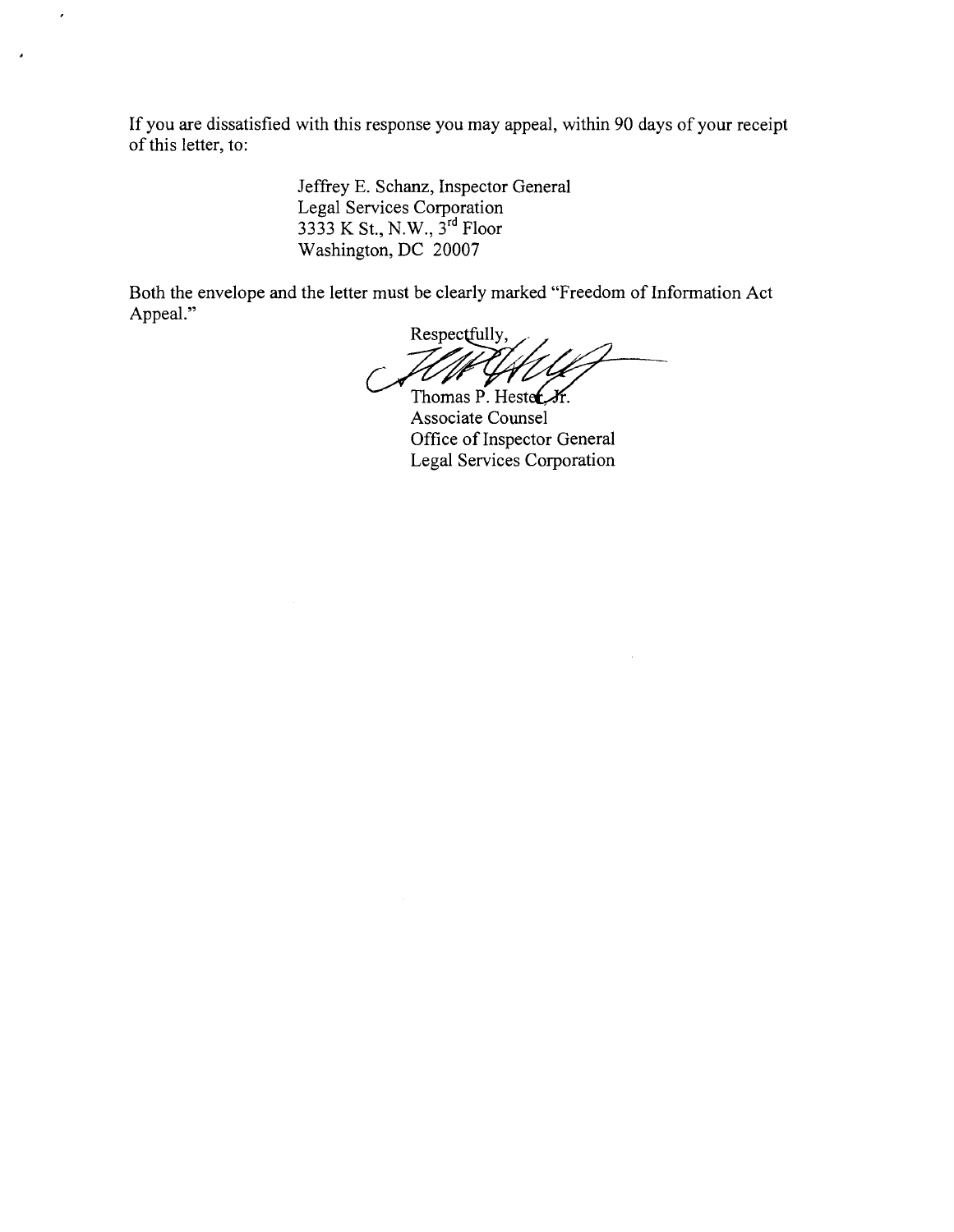|                         |            | <b>CR</b>       |                                                                       |            |            |            |                                                                                                        |
|-------------------------|------------|-----------------|-----------------------------------------------------------------------|------------|------------|------------|--------------------------------------------------------------------------------------------------------|
|                         |            | <sub>or</sub>   |                                                                       | Date       | Date       |            |                                                                                                        |
| No.                     | Case No    | $\bf{CO}$       | <b>Title</b>                                                          | Opened     | Closed     | <b>RNO</b> | <b>Allegation</b>                                                                                      |
| 1                       | 10-051     | CR              | Legal Aid of West Virginia                                            | 6/3/2010   | 7/17/2013  |            | 449041 Former<br>falsified<br>travel documents and<br>received payment for<br>travel not taken.        |
| $\overline{2}$          | 12-033     | $\rm CO$        | Legal Aid of Western<br>Missouri                                      | 3/16/2012  | 3/26/2013  |            | 526010 Representation of<br>ineligible aliens.                                                         |
| $\overline{\mathbf{3}}$ | $12 - 041$ | $\overline{C}O$ | Colorado Legal Services                                               | 5/10/2012  | 2/5/2013   |            | 706060 Lobbying and<br>solicitation.                                                                   |
| $\overline{\mathbf{4}}$ | 13-011     | <b>CR</b>       | Neighborhood Legal<br>Services Program of the<br>District of Columbia | 10/22/2012 | 3/1/2013   |            | 309080 Time and attendance<br>irregularity and an<br>unsecured office.                                 |
| 5                       | 13-012     | <b>CR</b>       | Neighborhood Legal<br>Services - Buffalo, NY                          | 11/5/2012  | 3/22/2013  | 233047     | Time and attendance<br>irregularity.                                                                   |
| 6                       | 13-014     | $\overline{c}$  |                                                                       | 11/7/2012  | 1/9/2013   |            | 744050 Allegation of time and<br>attendance fraud.                                                     |
| $\overline{7}$          | 13-021     | $\overline{c}$  | Inland Counties Legal<br>Services                                     | 1/2/2013   | 8/8/2013   | 805230     | who may have<br>engaged in time &<br>attendance fraud and<br>outside practice of<br>law.               |
| 8                       | 13-033     | $\overline{c}$  | Inland Counties Legal<br>Services                                     | 4/8/2013   | 8/8/2013   |            | 805230 Allegation of possible<br>fraud by staff attorney.                                              |
| 9                       | $13 - 034$ | $\rm{CO}$       | Legal Aid Society                                                     | 4/15/2013  | 8/8/2013   |            | 618010 Outside practice of<br>law; time and<br>attendance<br>irregularity.                             |
| 10                      | 13-040     | <b>CR</b>       | Southwestern Pennsylvania<br>Legal Services                           | 5/16/2013  | 10/16/2013 | 339080     | investigation.                                                                                         |
| 11                      | 13-044     | CR              | Legal Aid Foundation of<br>Los Angeles                                | 5/30/2013  | 8/8/2013   |            | 805080 Checks ordered<br>without the required<br>two signature lines<br>without the ED's<br>knowledge. |
| 12                      | 13-061     | <b>CR</b>       | Land of Lincoln Legal<br><b>Assistance Foundation</b>                 | 8/29/2013  | 11/7/2013  |            | 514050 Theft of client funds.                                                                          |

 $\hat{\mathcal{E}}$ 

 $\sigma$ 

 $f(c)$